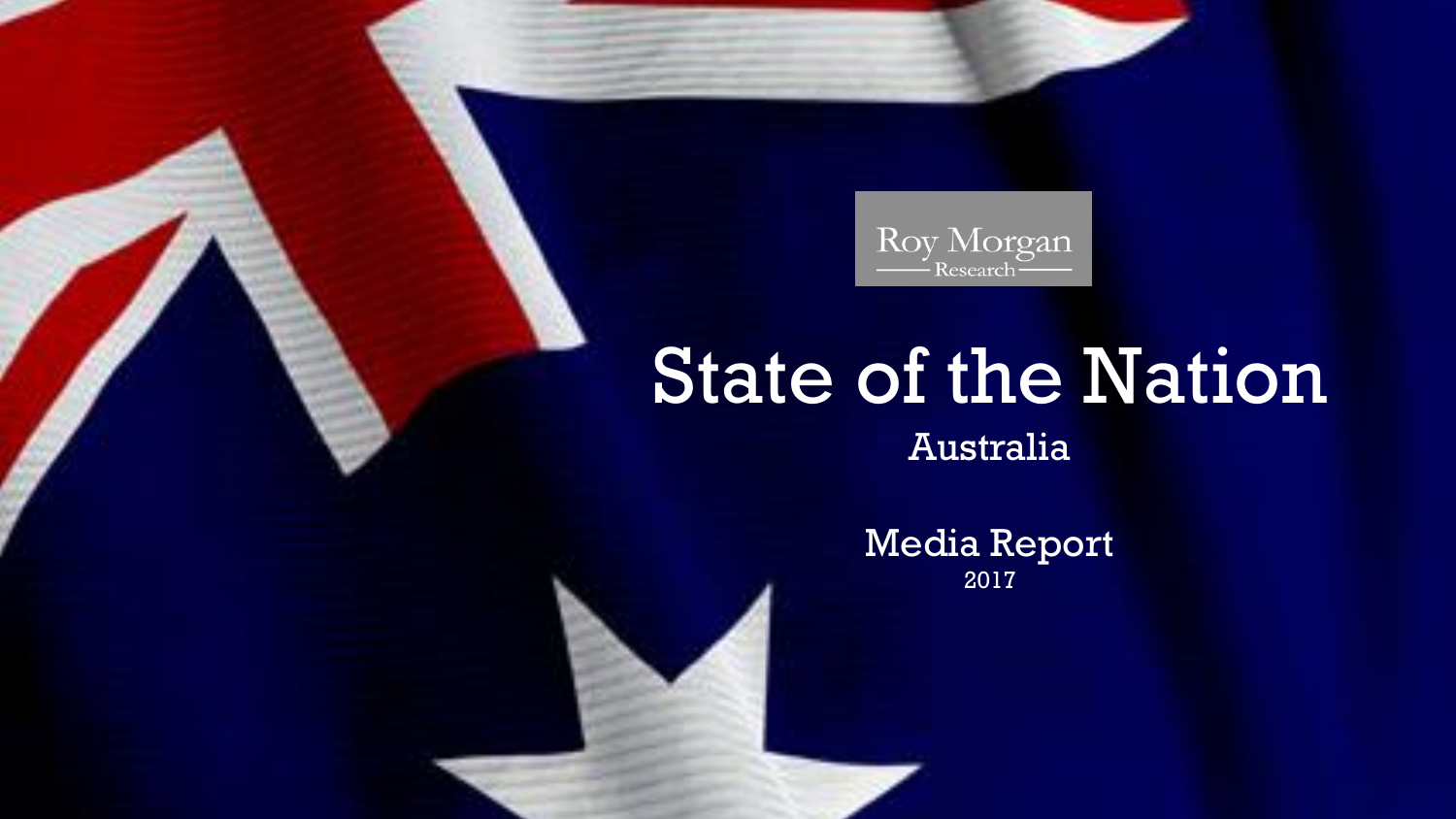## The media landscape is transforming

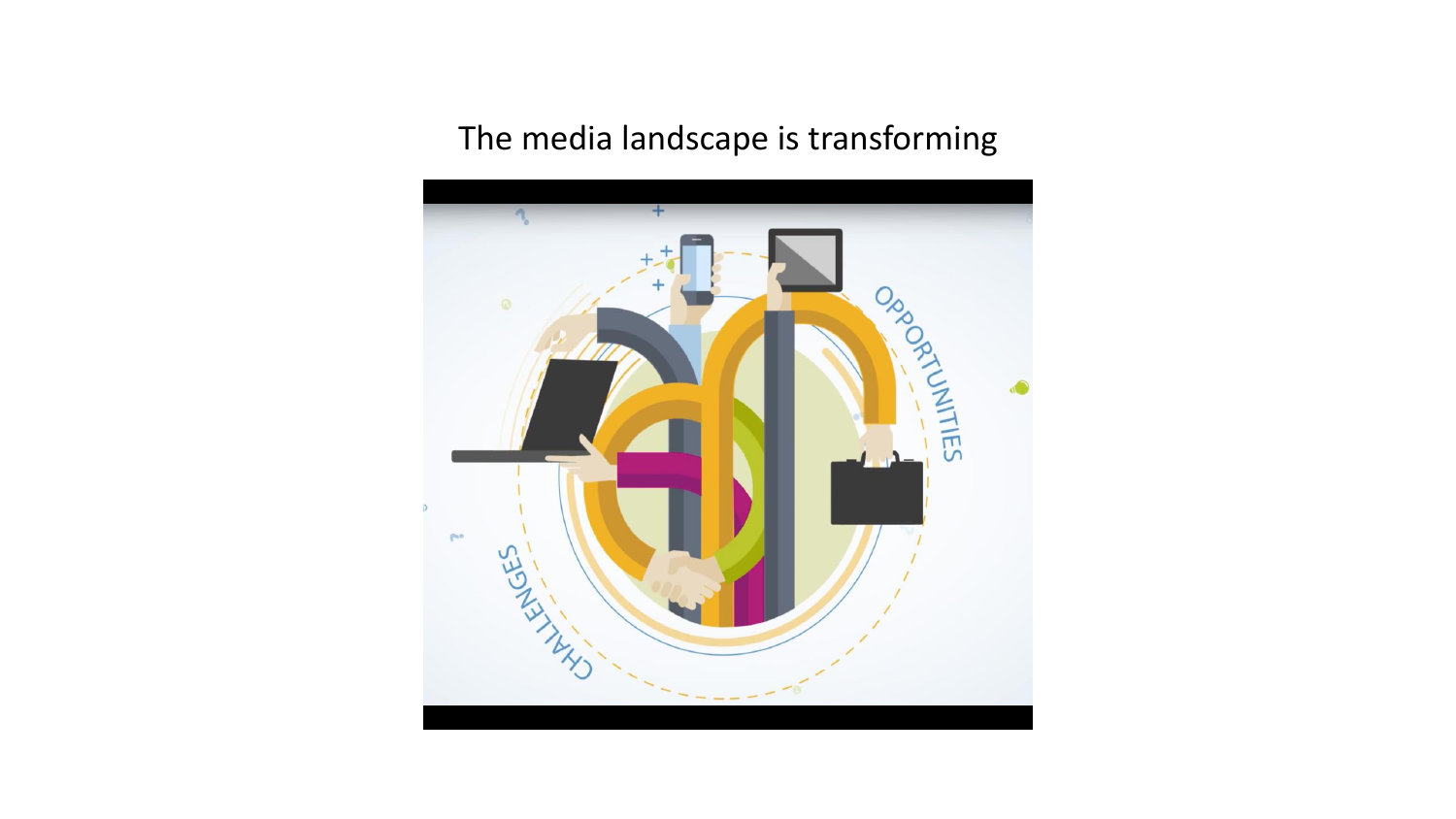## The Disruptive Trends: humans are changing the game

- 
- 
- 
- 
- 
- 

**1. Towards a digital future** instant | immersive | engaging | responsive **2. Towards zero friction** smooth | fast | instant | easy | always on **3. Towards sharing** spend more-buy less | experiences | own less **4. Towards autonomy** take control | self-curation | right to forget money **5. Towards hyper-personalisation** priority me | relevance | individual | purpose **6. Towards authenticity** truth | handmade | knowledge | real | anti-fake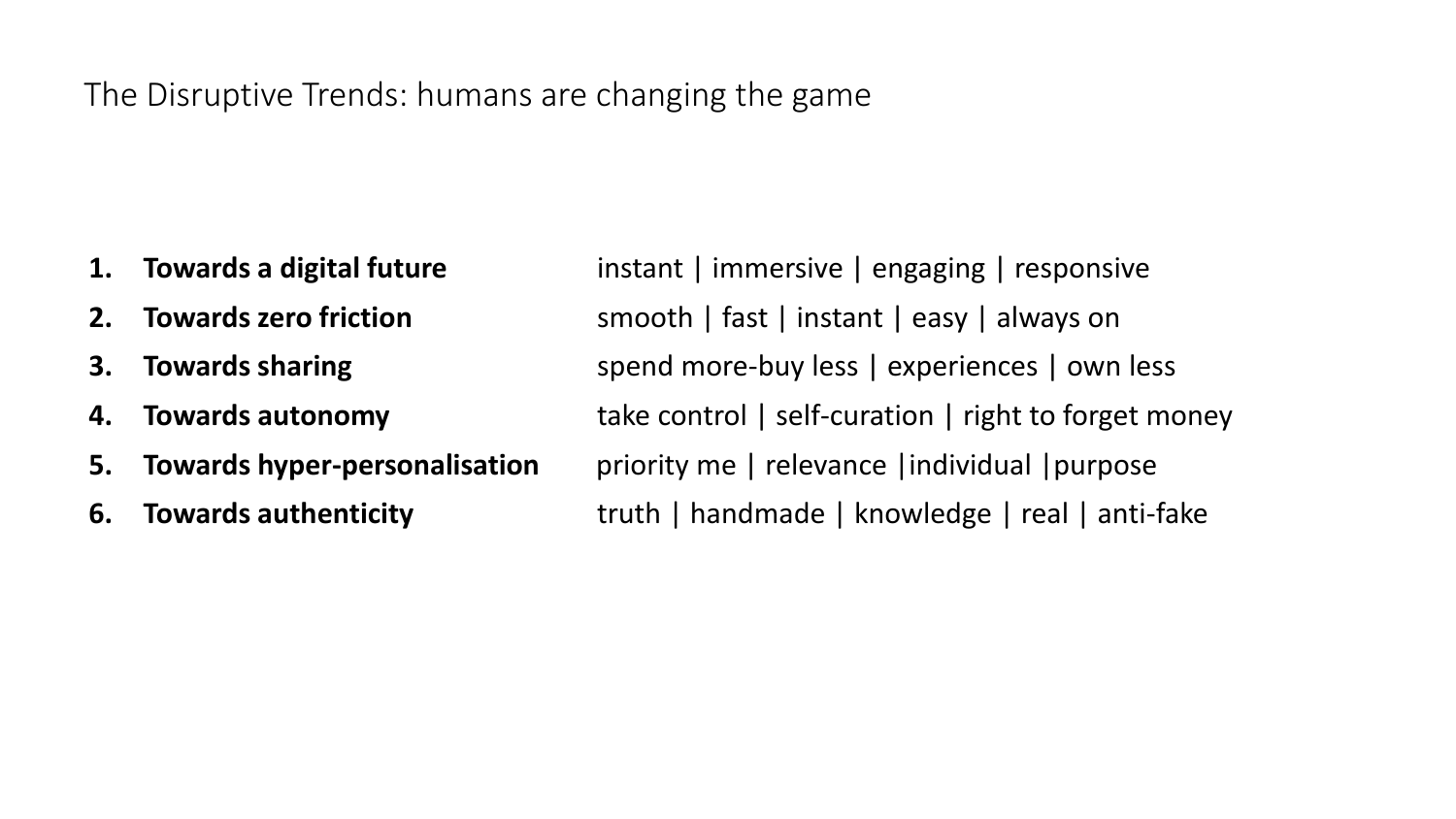## 20 disruptive thoughts to take away with you

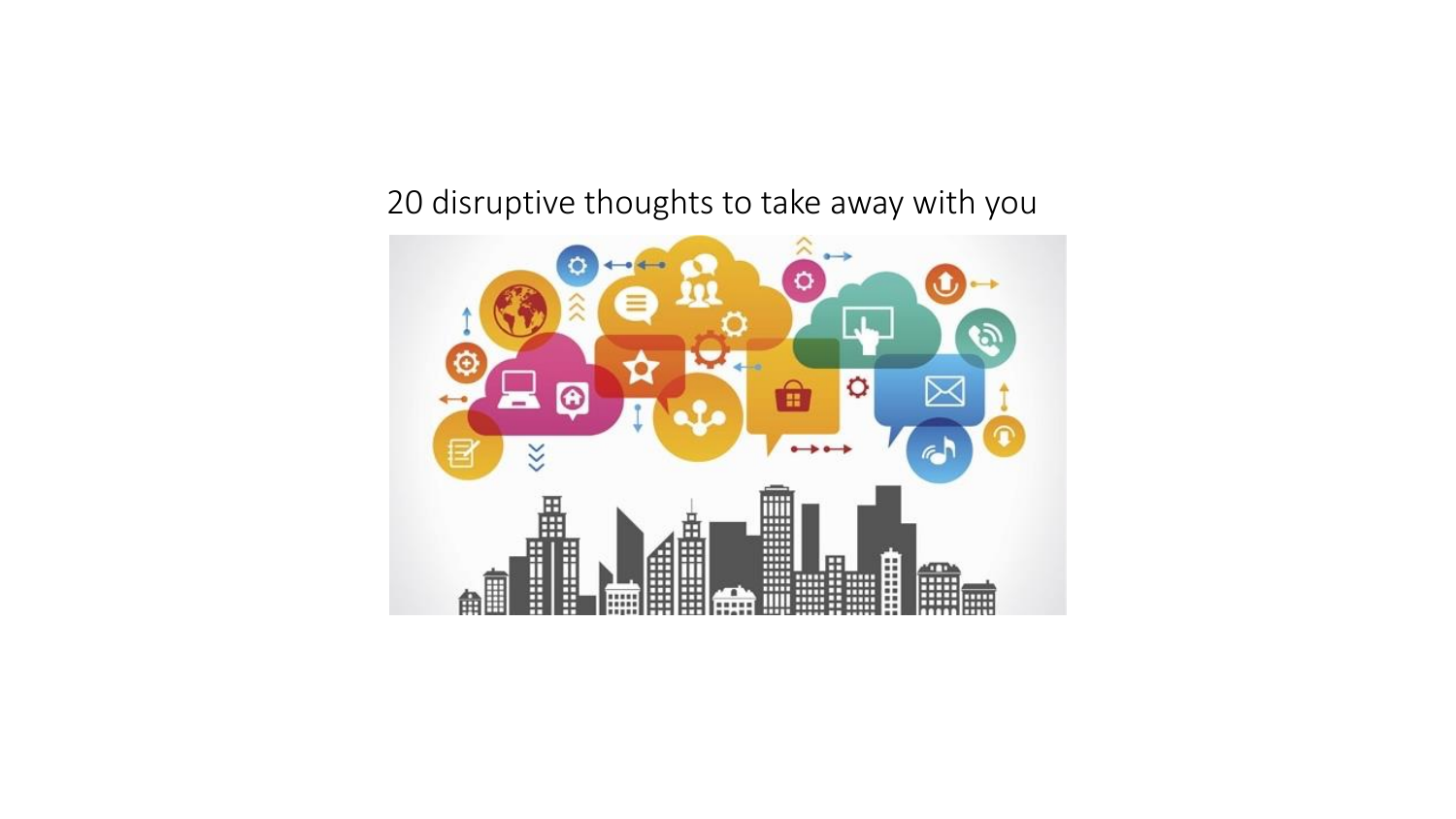- 1. Uber is just a software tool, they don't own any cars, and are now the biggest taxi company in the world
- 2. Airbnb is now the biggest hotel company in the world, although they don't own any properties
- 3. In the US, young lawyers can't get jobs. Using IBM Watson, you can get legal advice (so far for more or less basic stuff) within seconds, with 90% accuracy compared with 70% accuracy when done by humans
- 4. Watson already helps nurses diagnosing cancer, 4 times more accurate than human nurses
- 5. By 2030 computers will be more intelligent than humans
- 6. Autonomous cars: By 2025 the car industry will have reached its inflection point. You won't own a car anymore. You will call a car via an app on your phone, it will show up at your location and drive you to your destination. Our kids will never get a driver's license and will never own a car. The disabled & elderly won't need a license
- 7. It will change the cities, because we will need 90-95% fewer cars for that. We can transform former parking spaces into parks. 1.2 million people die each year in car accidents worldwide. We now have one accident every 60,000 miles (100,000 km), with autonomous driving that will drop to one accident in 6 million miles (10 million km). That will save a million lives each year
- 8. While traditional car companies hang on and build better cars, tech companies (Tesla, Apple, Google) are just building computers on wheels
- 9. Car insurance will become 100x cheaper. The car insurance business model will disappear
- 10. Electric cars will become mainstream by 2025. Cities will be less noisy because all new cars will run on electricity